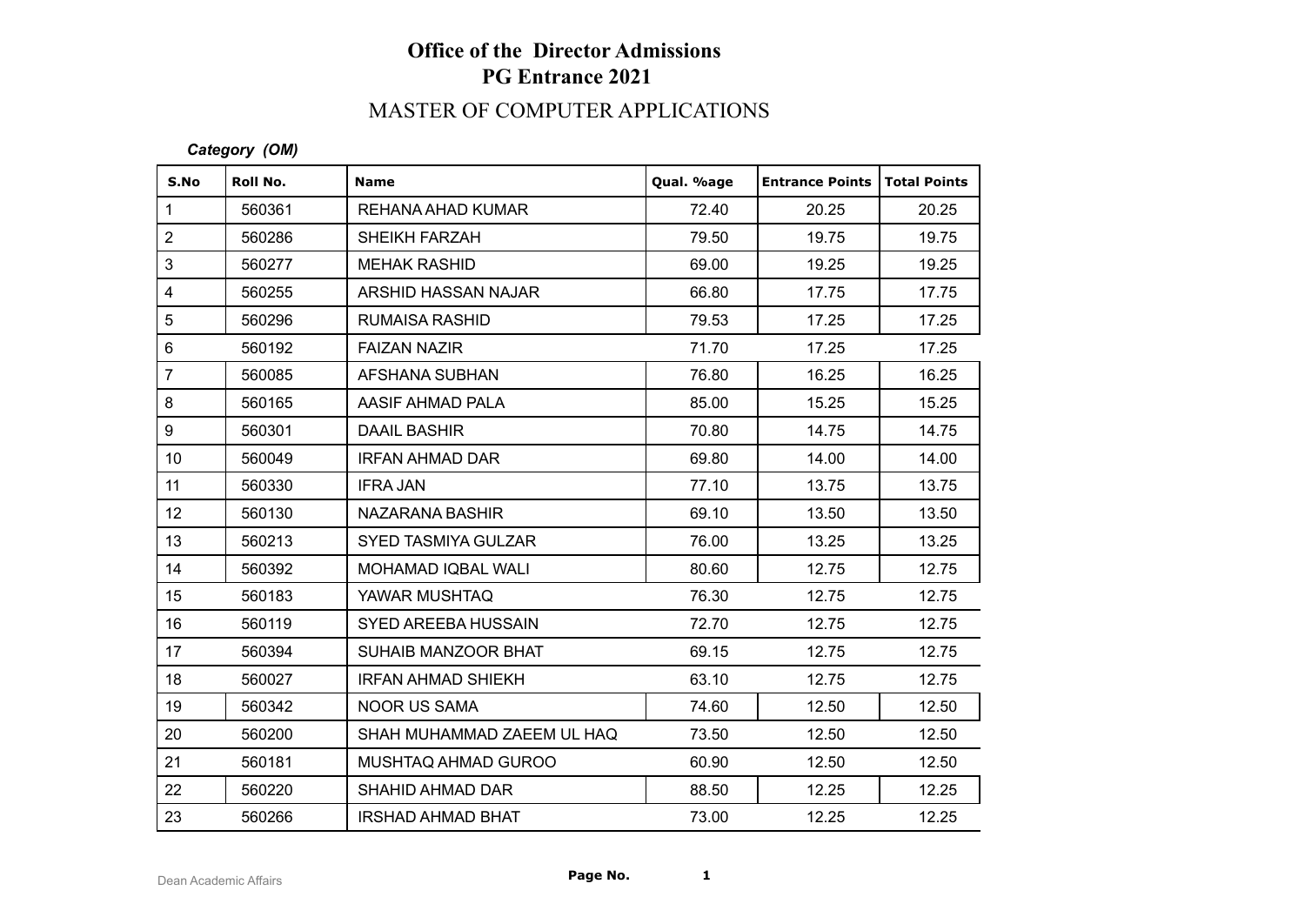# **Office of the Director Admissions PG Entrance 2021**

## MASTER OF COMPUTER APPLICATIONS

#### *Category (OM)*

| S.No | Roll No. | <b>Name</b>                | Qual. %age | <b>Entrance Points</b> | <b>Total Points</b> |
|------|----------|----------------------------|------------|------------------------|---------------------|
| 24   | 560098   | ANIYAT HASSAN BHAT         | 66.00      | 12.25                  | 12.25               |
| 25   | 560194   | SUHAIL AHMAD SHEIKH        | 75.60      | 12.00                  | 12.00               |
| 26   | 560075   | PEERZADA USAIB SHAFI       | 73.10      | 12.00                  | 12.00               |
| 27   | 560386   | <b>RIZWAN AHMAD RATHER</b> | 71.20      | 12.00                  | 12.00               |
| 28   | 560257   | <b>ADIL AHMAD SOFI</b>     | 71.14      | 11.75                  | 11.75               |
| 29   | 560092   | ARIF SHAHEEN BHAT          | 62.69      | 11.25                  | 11.25               |
| 30   | 560191   | URBEENA NAZIR              | 73.50      | 11.00                  | 11.00               |
| 31   | 560230   | <b>SUMAIR MANSOOR</b>      | 72.80      | 11.00                  | 11.00               |
| 32   | 560263   | SUHAIL SULTAN ALLAYEE      | 70.70      | 11.00                  | 11.00               |
| 33   | 560142   | <b>SURAYA SAQIB</b>        | 69.30      | 11.00                  | 11.00               |
| 34   | 560208   | <b>MANPREET KOUR</b>       | 78.00      | 10.75                  | 10.75               |
| 35   | 560073   | <b>NASIR AHMAD BHAT</b>    | 63.60      | 10.75                  | 10.75               |
| 36   | 560088   | AKHTER BASHIR SHEIKH       | 63.30      | 10.75                  | 10.75               |
| 37   | 560308   | <b>FAIZAN HANIEF</b>       | 75.80      | 10.50                  | 10.50               |
| 38   | 560344   | <b>IRAM JAN NAZIR</b>      | 72.90      | 10.50                  | 10.50               |
| 39   | 560168   | <b>ZUBAIR AHMAD PADDER</b> | 60.50      | 10.50                  | 10.50               |
| 40   | 560141   | MAJADID MANZOOR SHAH       | 80.90      | 10.25                  | 10.25               |
| 41   | 560372   | <b>NUMARIQ SYED</b>        | 80.00      | 10.25                  | 10.25               |
| 42   | 560195   | YAWER MOHI UD DIN          | 76.80      | 10.25                  | 10.25               |
| 43   | 560269   | <b>ISHFAQ HUSSAIN QAZI</b> | 75.10      | 10.25                  | 10.25               |
| 44   | 560247   | MEHRAJ U DIN               | 72.50      | 10.25                  | 10.25               |
| 45   | 560295   | <b>KASIER FAYAZ</b>        | 70.00      | 10.25                  | 10.25               |